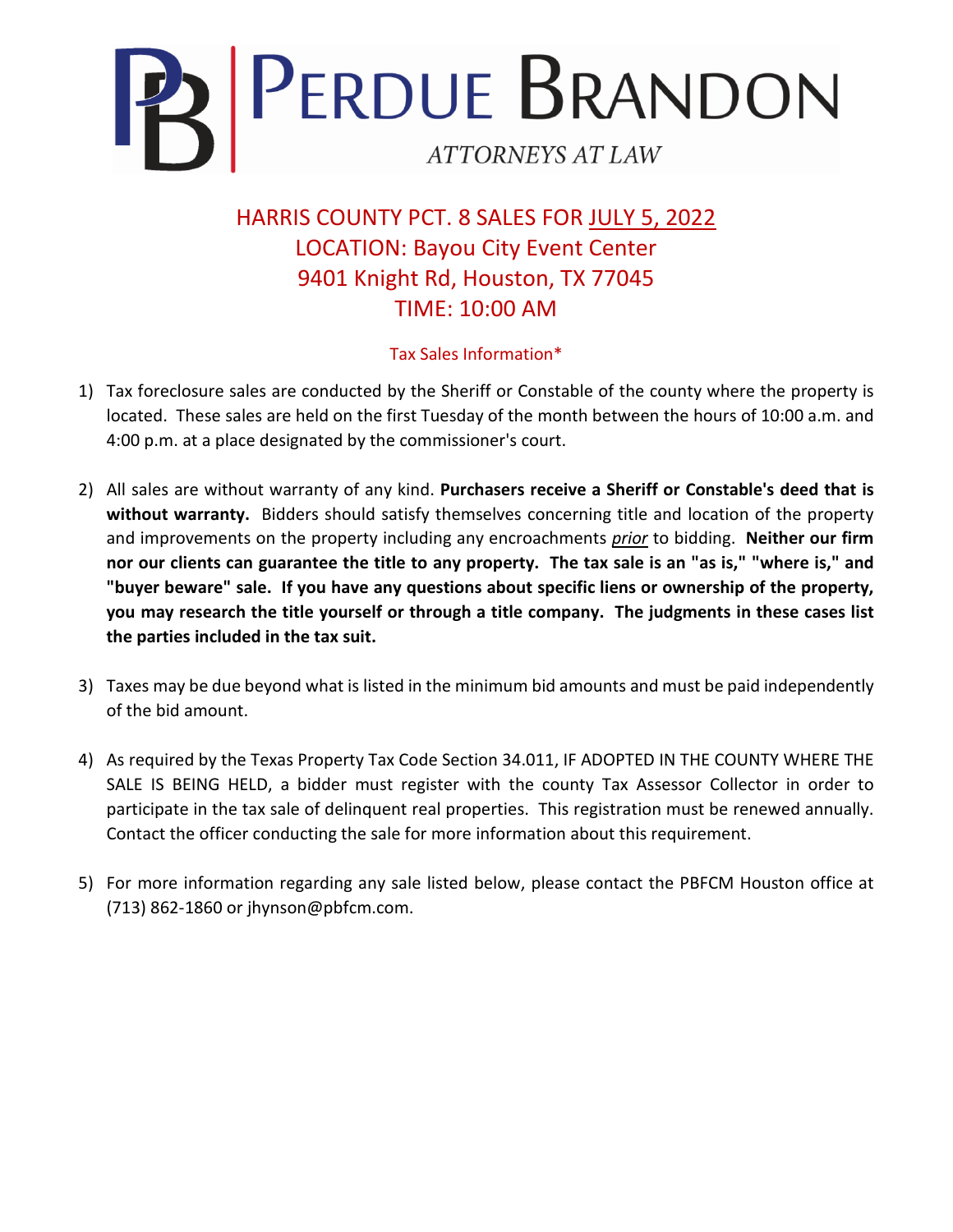## **B** PERDUE BRANDON

|    | <b>Cause No:</b><br><b>District Court:</b><br><b>Judgment Date:</b> | <b>Style of Case:</b>                                                                                                                   | <b>Legal Description (Per</b><br><b>Appraisal District):</b><br><b>Property Address (Per</b><br><b>Appraisal District):</b>                      | Adjudged<br>Value: | <b>Estimated</b><br>Minimum: | Cad Account #<br><b>Other Account</b> |
|----|---------------------------------------------------------------------|-----------------------------------------------------------------------------------------------------------------------------------------|--------------------------------------------------------------------------------------------------------------------------------------------------|--------------------|------------------------------|---------------------------------------|
| 1. | 201561466<br>55TH DISTRICT<br><b>COURT</b><br>19-Jun-18             | <b>PASADENA</b><br><b>INDEPENDENT</b><br><b>SCHOOL DISTRICT</b><br>VS. MARC L.<br><b>SCHOOLEY AND</b><br>WIFE, WILLEMINA<br>R. SCHOOLEY | LT 13 BLK 4 SYCAMORE<br>VALLEY SEC 2<br>502 CHARIDGES DR,<br>HOUSTON, TX 77034                                                                   | <b>CANCELLED</b>   |                              |                                       |
| 2. | 201784518<br>234TH DISTRICT<br><b>COURT</b><br>29-Jul-21            | <b>PASADENA</b><br><b>INDEPENDENT</b><br><b>SCHOOL DISTRICT</b><br>vs. ANNETTE VEGA                                                     | LT 13 BLK 4 MAURICE R/P<br>1810 WICHITA ST,<br>PASADENA, TX 77502                                                                                | \$186,609.00       | \$36,389.14                  | 0954270000013                         |
| 3. | 201932042<br>151ST DISTRICT<br><b>COURT</b><br>$3-Jun-20$           | HARRIS COUNTY,<br>ET AL VS. GEORGE<br>RUSSELL, ET AL                                                                                    | TH 68 BLDG E .00730 INT<br><b>COMMON LAND &amp; ELE</b><br>PEBBLE BROOK CONDO<br><b>AMEND</b><br>3300 PEBBLEBROOK DR,<br>#68, SEABROOK, TX 77586 | <b>CANCELLED</b>   |                              |                                       |
| 4. | 201940927<br>270TH DISTRICT<br><b>COURT</b><br>15-Feb-22            | HARRIS COUNTY,<br>ET AL VS. TOMMY<br><b>EUGENE GATES, ET</b><br>${\rm AL}$                                                              | LT 25 BLK 7 CLEAR<br><b>BROOK</b><br>1706 EFFIE LN, PASADENA,<br>TX 77502                                                                        | \$148,289.00       | \$81,845.82                  | 0841070000025                         |

This notice and the materials provided herein are for informational purposes only and do not constitute any legal advice. By using this table, the user is agreeing to the Terms of Use contained in this website. No reader should